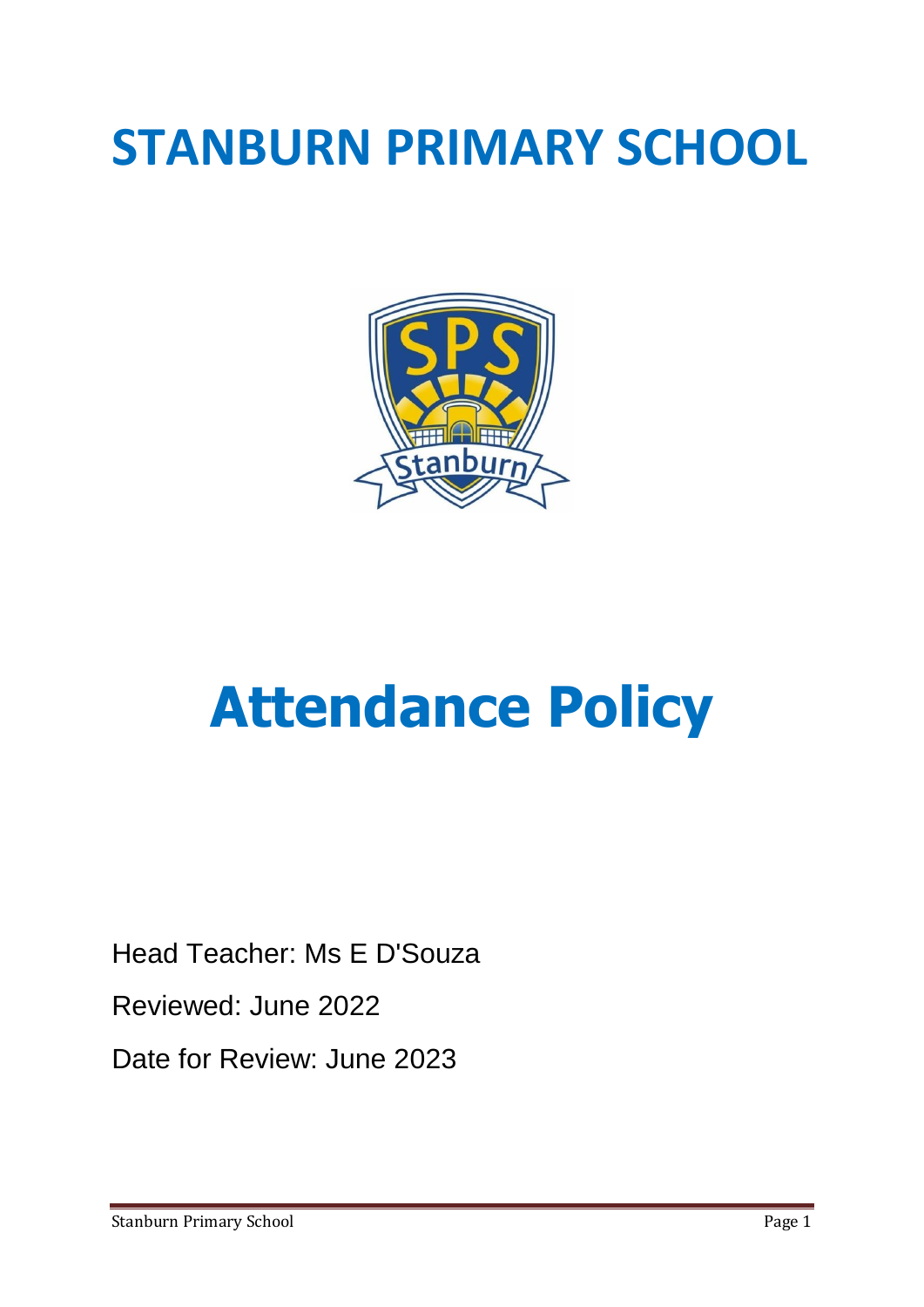# **Principles**

Education is important. Missing school means missing out. Children should be at school, on time and ready to learn, every day the school is open, unless the reason for the absence is unavoidable. Permitting absence from school without a good reason is an offence by the parent that can result in legal action by the Local Authority.

Every half-day absence from school has to be recorded by staff at the school as either AUTHORISED or UNAUTHORISED. This is why information about the cause of each absence is always required in writing.

#### **Authorised absences are mornings or afternoons away from school for a good reason like illness or other unavoidable exceptional causes.**

**Unauthorised absences are those which the staff at school do not consider as exceptional/reasonable or for which no "leave" has been given. These are an offence by the parent and include:**

- Keeping children off school without an unavoidable reason
- Absences which have never been properly explained
- Taking unauthorised holidays

Parents are expected to contact school office and to work with them in resolving any problems together. This is nearly always successful. If difficulties cannot be sorted out in this way, the school may refer the child to the Education Welfare Service (EWS) from the Local Authority.

He/she will also try to resolve the situation by agreement wherever possible but, if other ways of trying to improve the child's attendance have failed, these Officers can use legal proceedings against parents if required, including Educational Penalty Notices (fines) or prosecution in the Magistrates Court.

Alternatively, parents or pupils may wish to contact the EWS themselves to ask for help or information. They are independent of the school and will give impartial advice. Their telephone number is available from the school office or by contacting the Local Authority.

#### **Procedures**

The school has a special responsibility to reduce the number of children whose attendance is below 90% over the school year. These are called "persistent absentees" by the Government, whatever the reason for their absence. Special procedures may be applied to children at risk of falling into this category. The school applies the following procedures in deciding how to deal with individual absences:

• If a child is unexpectedly absent from school (e.g. in the case of illness), a parent is required to inform the office and leave a message on the absence line or send an email to [office@stanburn.harrow.sch.uk](mailto:office@stanburn.harrow.sch.uk) each day of the absence, preferably by 9.30am stating the reason. A written note should be sent on the day the child returns to school explaining the absence. (E-mail notification is acceptable). On receipt of this note, the school will decide whether to authorise the absence. If no note is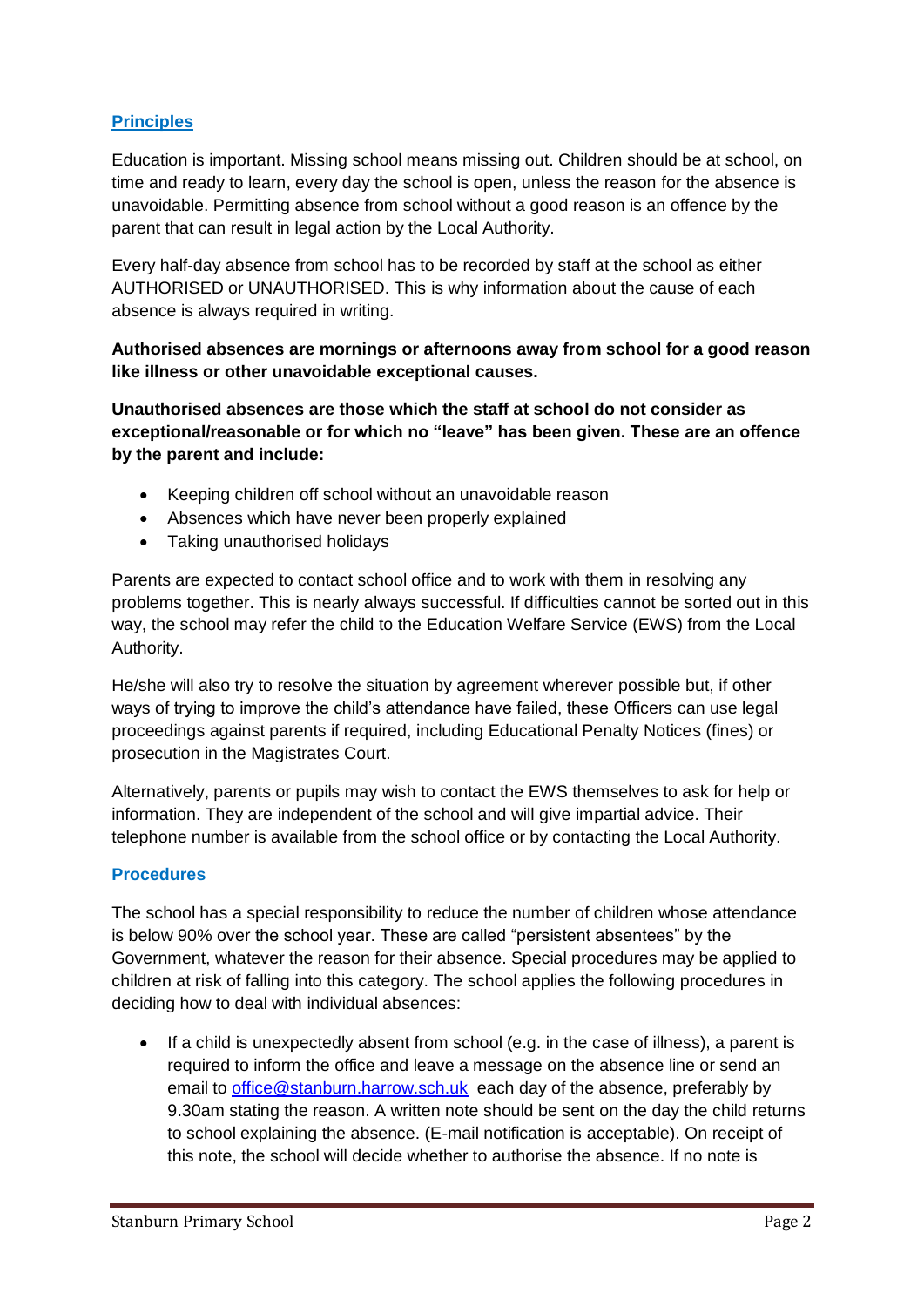received, or the reason offered is unacceptable, the absence is recorded as unauthorised.

 If a child is absent on a particular day and no contact has been made, the school will attempt to contact the parent by telephone. If contact cannot be made, an e-mail is sent to the home address on the  $2^{nd}$  day of the unexplained absence requesting a written response as to why the child has been absent and reminding the parent that they must contact the school by 9.30am every day of any absence. If there is still no contact, then a home visit is made by a member of staff. If a child is absent longer than 10 days, then EWS will be informed and the school will follow local authority guidance.

## **Leave of absence in term time**

At Stanburn School we do not grant leave during term time, as it has a detrimental effect on pupil progress, pupil attainment and their attendance. It is a popular misconception that parents have the right to take their children out of school for a family holiday of up to 10 days during term time. This is not the case. By law, there is no right for parents to demand leave of absence for a child for the purpose of going on holiday or other social reason. The legal position is that only the school has the (discretionary) power to authorise any leave during term time in 'exceptional' circumstances only. The request must be made in writing, in advance (except in an emergency) and no travel arrangements should be made until the absence has been authorised.

Parents are asked to make routine medical and dental appointments outside school time wherever possible. Where such appointments in school time are unavoidable, staff should be informed in advance. Appointment cards should be shown to the school office or emailed. A "present" mark can still be awarded if the child attends for as much of the session as they can. It is always better to attend for some of the time, rather than missing the whole day.

In cases where a potential short-term absence is known in advance, such as for observance of a major religious festival as agreed by SACRE or an unavoidable dentist appointment, we would ask that the school is made aware in writing as soon as is practically possible in advance of the date, stating the reason for the likely absence. As noted above, such absence can only be authorised by the school, not the parent. Nonetheless in all circumstances, our approach is that reasonable requests will be looked on sympathetically.

# **Legal Enforcement by Harrow Local Authority**

As part of promoting good attendance and punctuality Harrow Local Authority will use its legal powers to enforce school attendance where this becomes problematic, including powers to prosecute parents who fail to comply with a school attendance order (Section 443 of the Education Act 1996) or failure to ensure their child's regular attendance at school (Section 444 of the Education Act 1996).

In addition, the Local Authority will impose Penalty Notices as an alternative to prosecution on parents for unauthorised absence and may also be issued where parents allow their children to be present in a public place during school hours without reasonable justification.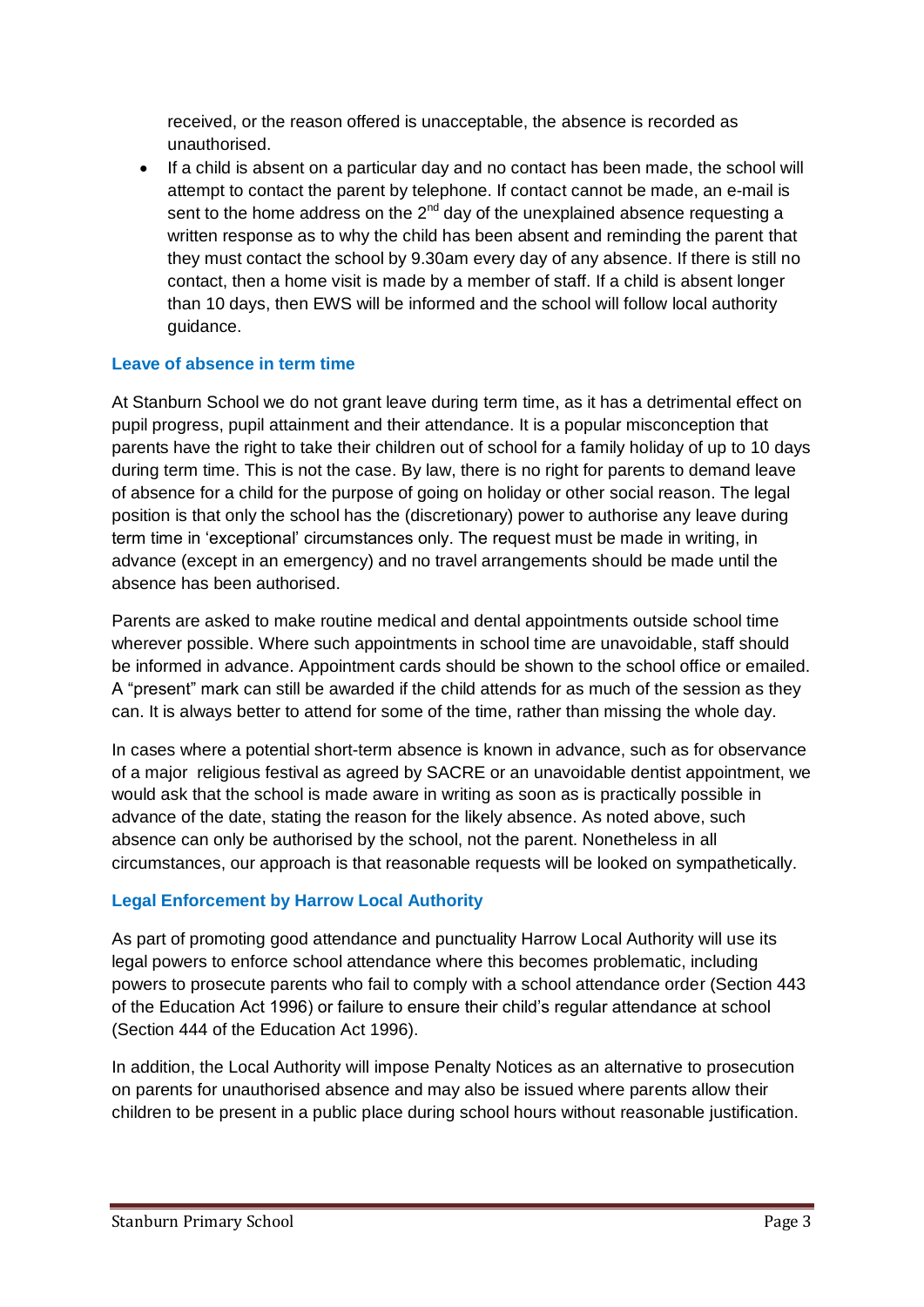The Education (Penalty Notices) Regulations 2007 sets out the details of how the penalty notice scheme must operate. Harrow Code of Conduct for issuing penalty notices will be made available for schools, parents/carers and other interested parties.

Harrow Council will also be conducting Pre Court Panel meetings in accordance with the Police and Criminal Evidence (PACE) Act 1984.

The Harrow Attendance Guidance and Resources (pack) provides a clear outline of the process for escalating cases for legal action which is called Attendance Intervention Model (AIM).

#### **Lateness**

Pupils who are consistently late are disrupting not only their own education but also that of others.

- The school operates a 'soft start policy' whereby pupils can arrive from 8.30am/8.35am and start to go into their classrooms, so that they are ready for the start of the school day. School begins promptly at **8.45am** and all pupils are expected to be in school for registration at this time. Any child arriving after 8.45am are late and should enter via the main entrance and report to the school office. They must be accompanied by their parent to sign the child in and provide a reason for their lateness, which may be recorded in the register.
- Pupils arriving after 8.45am will be registered as unauthorised late.
- Children arriving for part of the morning session will be marked accordingly. Any child arriving after 12.30pm will be recorded as absent for the morning session and an absence note will be required.
- The parents of children who are persistently late may be asked to meet with the Attendance lead.
- Persistent lateness is reported to the Education Welfare Officer ('EWO') and may subject to an EPN (Educational Penalty Notice).
- Reason for EPN (Educational Penalty Notice) to the local authority are as follows: -10 Consecutive unauthorised sessions (5 days) -20 unauthorised sessions in 12 week period -Persistent unauthorised late (8 U marks in 10s week period) - *U mark is given if the pupil arrives 15 mins after the register is closed.*

## **Information about individual school targets, projects and special initiatives and strategies**

The school has adopted the following attendance targets:

Overall attendance - 97%

Persistent Absentees target - 5 children